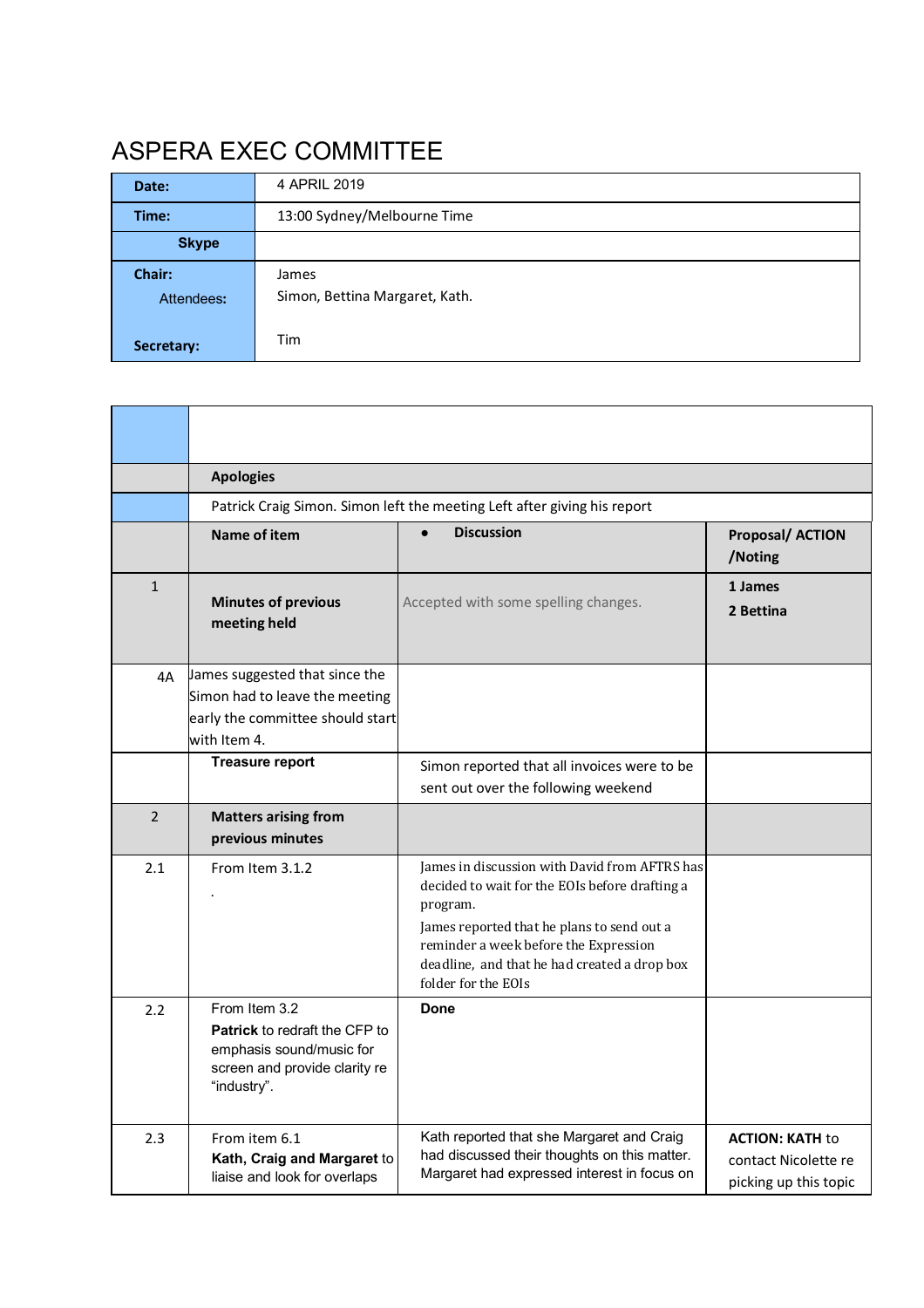|                | between their ideas and repor<br>re. wishes wants and needs.                                                                                                                                                        | HDR supervision and management in the<br>ASPERA context.<br>Kath's focus is on gender matters and the<br>ASPERA community.                                                                                                                                                                                                                                                                                   | from the 2018<br>Conference                                                                                                                                                           |
|----------------|---------------------------------------------------------------------------------------------------------------------------------------------------------------------------------------------------------------------|--------------------------------------------------------------------------------------------------------------------------------------------------------------------------------------------------------------------------------------------------------------------------------------------------------------------------------------------------------------------------------------------------------------|---------------------------------------------------------------------------------------------------------------------------------------------------------------------------------------|
| 2.4            | From Item 6.2<br>James, Tim, Simon and<br>Bettina to produce draft<br><b>Position Description</b><br>Documents for their Office<br>Bearer positions.                                                                |                                                                                                                                                                                                                                                                                                                                                                                                              | from Bettina<br><b>ASPERA Vice</b><br><b>President Job</b><br><b>Description</b><br><b>ACTION:</b><br>Tim, Simon and<br>James draft position<br>descriptions (for real<br>this time). |
| $\mathbf{3}$   | <b>Conference and Sightlines</b><br>Update                                                                                                                                                                          |                                                                                                                                                                                                                                                                                                                                                                                                              |                                                                                                                                                                                       |
| 3.1            | <b>Conference</b><br>Allocate tasks for<br>organising the<br>symposium.<br>e.g.<br>checking the<br>conference email<br>account,<br>responding to email<br>submissions,<br>deciding on which<br>panels to accept etc | • Margaret offered to take a first look at EOI<br>proposals<br>Discussion re conference convener and<br>conference committee.<br>• James to act as ASPERA conference<br>convener and manage the ASPERA /<br>AFTRS relationship.<br>• EXEC to meet re panels and proposals.<br>Meeting arranged for:<br>SKYPE 26 April 11:00 EST<br>$\circ$<br>Committee noted that the ASPERA<br>contribution was not a fee. |                                                                                                                                                                                       |
| 3.2            | <b>Sightlines Report?</b>                                                                                                                                                                                           | Patrick's Report via EMAIL                                                                                                                                                                                                                                                                                                                                                                                   | Patrick sends apologies                                                                                                                                                               |
| $\overline{4}$ | <b>Treasure report</b>                                                                                                                                                                                              |                                                                                                                                                                                                                                                                                                                                                                                                              |                                                                                                                                                                                       |
|                | See item 4A above                                                                                                                                                                                                   |                                                                                                                                                                                                                                                                                                                                                                                                              |                                                                                                                                                                                       |
|                |                                                                                                                                                                                                                     |                                                                                                                                                                                                                                                                                                                                                                                                              |                                                                                                                                                                                       |
| 5              | <b>Web Site</b>                                                                                                                                                                                                     |                                                                                                                                                                                                                                                                                                                                                                                                              |                                                                                                                                                                                       |
|                |                                                                                                                                                                                                                     | Bettina reported that Exec page has been<br>updated.                                                                                                                                                                                                                                                                                                                                                         | ACTION: Bettina to<br>organize a f2f WEB site<br>discussion working bee                                                                                                               |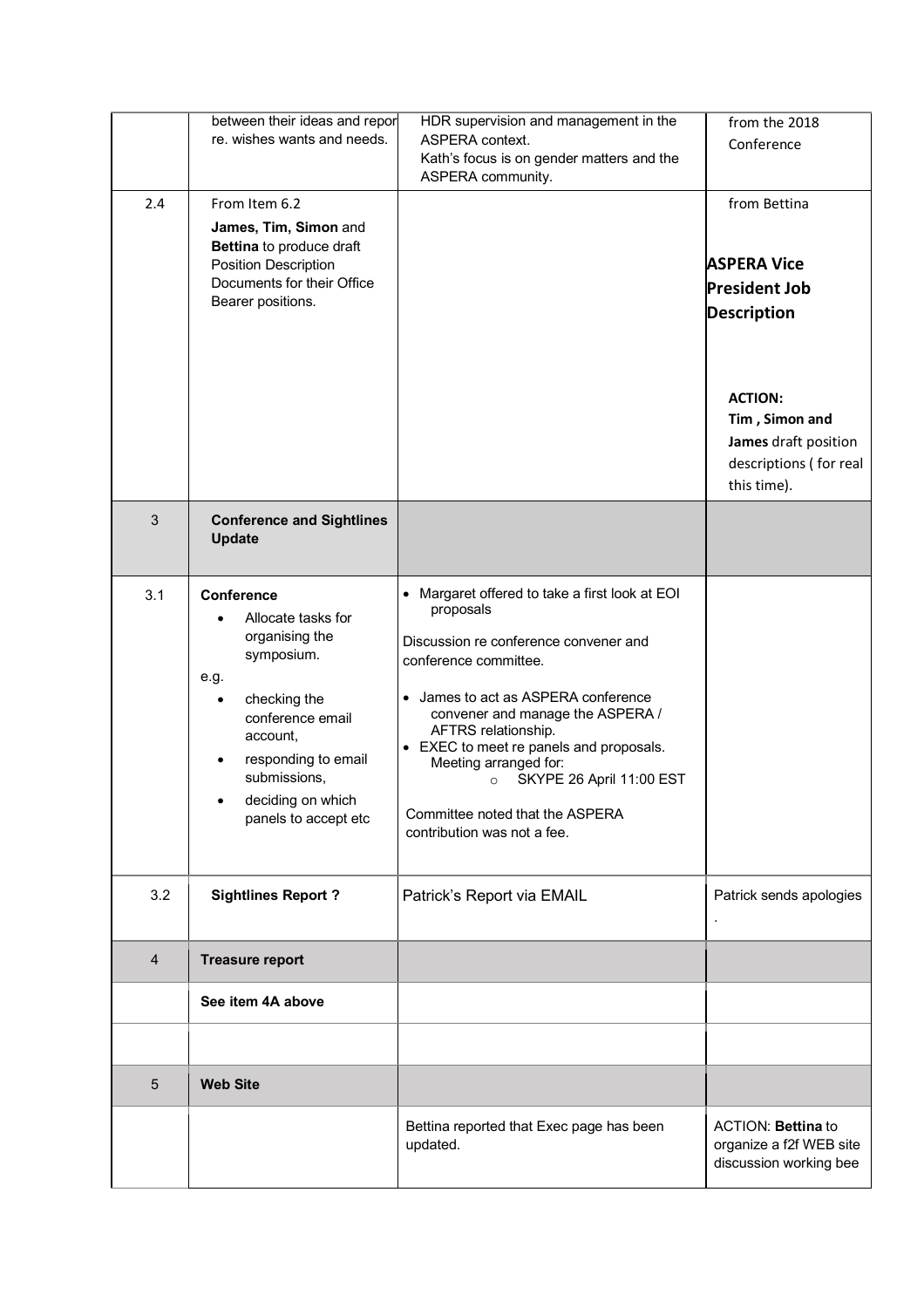|                |                       | Discussion around who is able to champion the<br>web site to drive content and provide a brief/<br>vision for the website. | for the 19 June 10 10-4<br>at UTS.<br>(Invite sent Room $=$<br>CB10.05.285.Digital.Res<br>earch.Lab)<br>ASPERA is to cover the<br>cost of delegates extra<br>stay for the working bee.<br>ACTION:<br>By May meeting<br><b>Committee members to</b><br>circulate an inspirational<br>web site for discussion. |
|----------------|-----------------------|----------------------------------------------------------------------------------------------------------------------------|--------------------------------------------------------------------------------------------------------------------------------------------------------------------------------------------------------------------------------------------------------------------------------------------------------------|
| 6              | <b>Other Business</b> |                                                                                                                            | ACTION: TIM to fix the<br>page numbers on the<br>constitution's contents<br>page                                                                                                                                                                                                                             |
| $\overline{7}$ | <b>NEXT MEETING</b>   | Skype 10 May 2019 13:00.                                                                                                   |                                                                                                                                                                                                                                                                                                              |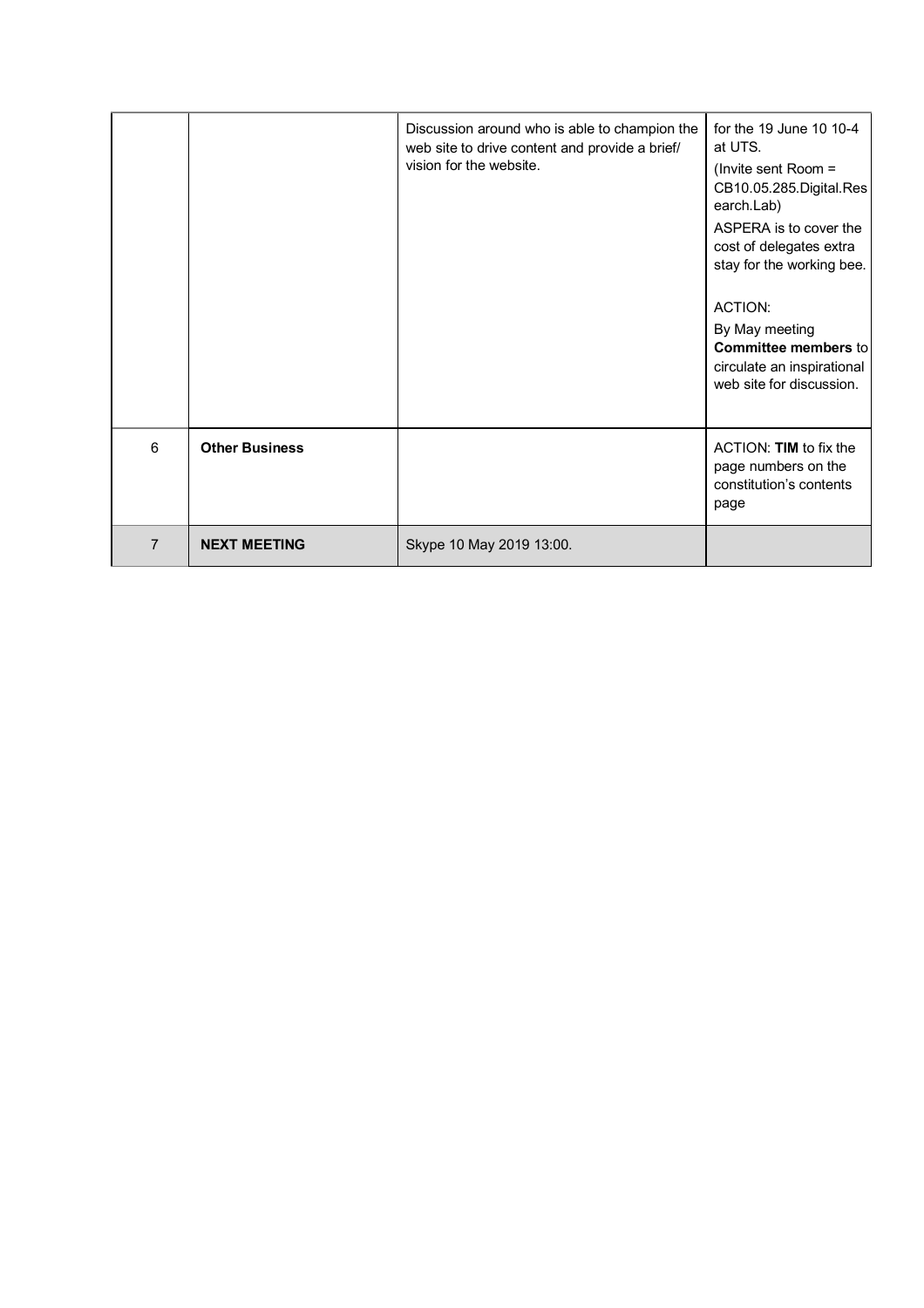### **ASPERA Vice President Job Description**

#### **As set out in the constitution**

Preside as chairperson at the Annual General Meeting in the absence of the President.

#### **List of possible additional responsibilities**

Provide support to the conference committee – monitoring conference email address, collating submissions, corresponding with presenters, posting documents and information on the website, assisting with conference programming.

Liaise with member representatives in the lead up to the AGM to ensure the meeting reaches quorum

Compile the monthly newsletter

Posting news items to the website and Facebook group

Collaborating with the president on policy development/initiatives and articles (e.g. NiTRO)

Oversight of mentoring program

Oversight of website – liaising with web manager, managing users, general basic website administration.

*Proposed by Bettina Frankham 5/04/2019*